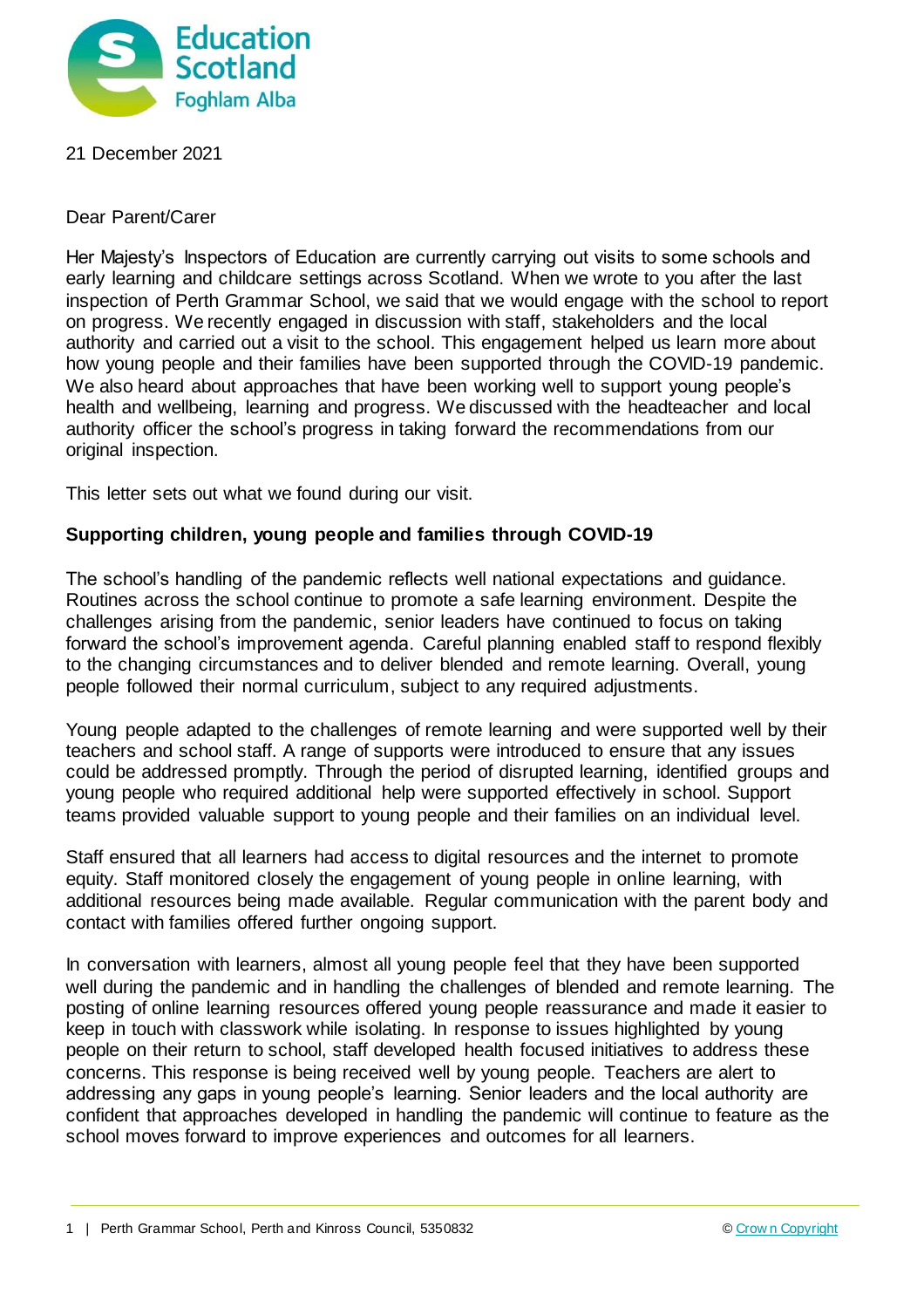

## **Progress with recommendations from previous inspection**

The school's core values of pride, respect and ambition are key drivers of change. They are promoting higher aspirations and increased expectations for all members of the school community. Staff are working well together to deliver high quality learning and teaching. Shared professional learning by staff is impacting positively on individual practices and whole school approaches.

Senior leaders are working well to improve approaches to the analysis of attainment data to ensure that the needs of all learners are met. There are now effective systems in place to monitor attainment data for all young people. As a result, senior leaders are now better able to identify gaps in attainment and put in place measures to support learners. There have been significant improvements in the school's approaches to monitoring and tracking young people's progress. Improved systems are now enabling staff better access to data. As a result, staff have increased confidence in the use of data to improve attainment. While significant progress has been made in a range of attainment measures, senior leaders acknowledge there are still improvement areas to be addressed to fulfil their aspirational vison for all young people.

Senior leaders recognise that some curricular areas are further forward in developing their approaches to assessing the progress of young people. A few faculties require to make further improvements to their planning and assessment in the broad general education.

Moderation activities are supporting teachers in developing their understanding of progress within and achievement of a level. This is helping teachers to plan lessons to meet the needs of learners. Assessment evidence in literacy and numeracy is moderated through working groups. A newly formed school attainment board analyses data from all curriculum areas. This information is providing senior leaders and staff with a clearer overview of the progress of young people.

Senior leaders have used effectively their allocation of Pupil Equity Funding to support young people with attendance, literacy and numeracy. Staff are working proactively to improve attendance rates. The introduction of pupil care and welfare officers has supported this effort well.

Improved conversations surrounding setting goals and targets, and reviewing progress are helping young people focus on their learning. Achieving consistency in the quality and the regularity of these conversations across all classes will be necessary to secure improved outcomes.

The views of young people are being actively captured through a developing programme of surveys, focus groups and sampling. This information is being used effectively to evaluate the quality of learning and engagement. Once fully developed and embedded across all areas of the curriculum, this will provide senior leaders and principal teachers with a rich source of information to inform priorities and plan improvements.